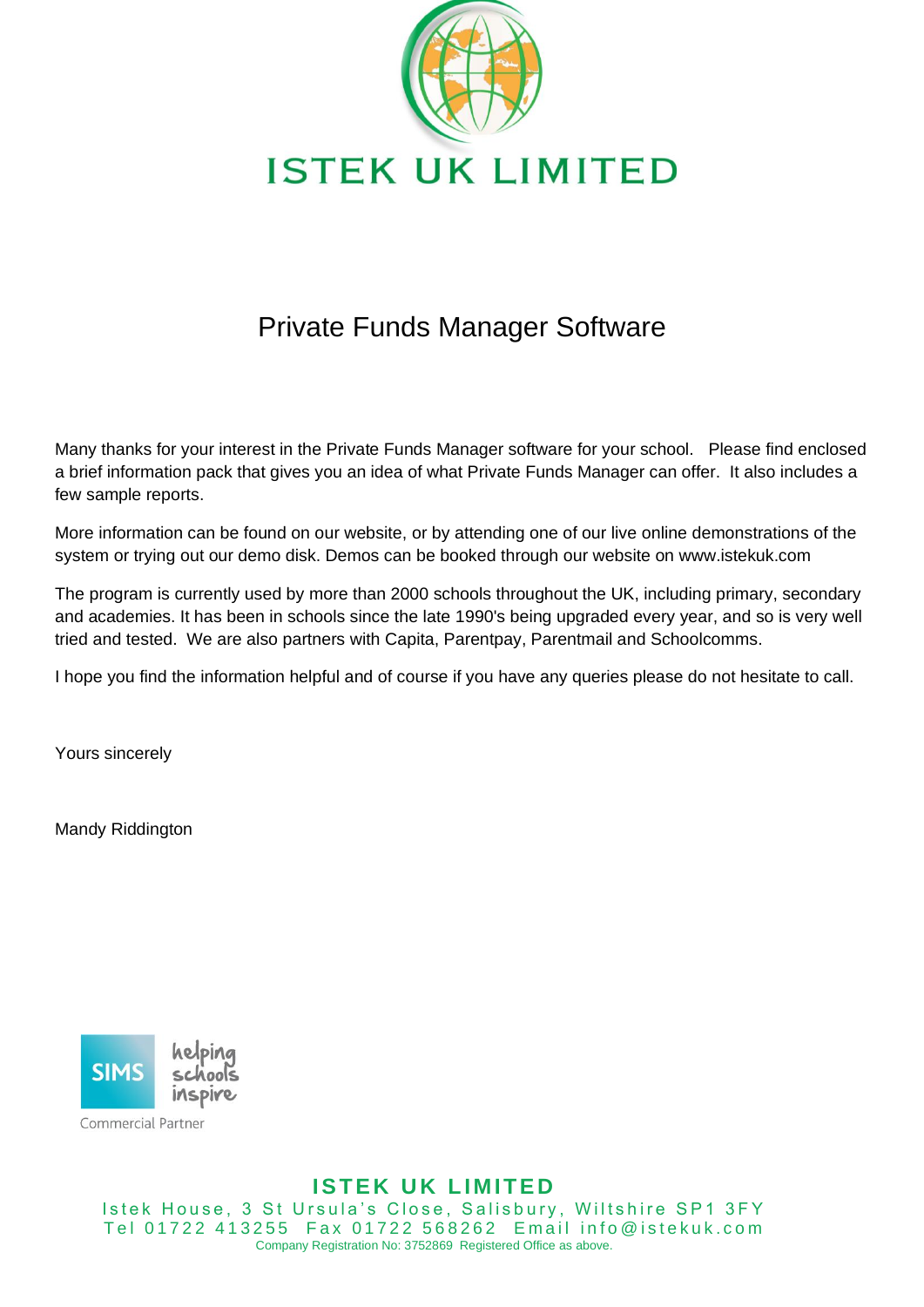# **Private Funds Manager**

The Private Funds Manager (PFM) is a simple to use program for schools to **manage their school fund**, and/or pupil specific accounts. It provides functions for **managing trips, school clubs, gift aid, infant free school meals, fundraising, tickets and uniform.**

PFM is used by schools and colleges throughout the UK - from **nursery** schools and small **primaries**, to large **academies**. More than **2000** schools are using the program, which was first introduced in **1999**.

> PFM **links well** with other programs, with online applications and with Microsoft programs. We are a partner of **Capita Sims** as well as several online payment providers.

PFM provides an **automatic, inbuilt facility to accept internet payments** made through the internet banking system. This facility is **free of charge** and allows parents to pay online for trips or anything else. Alternatively, PFM can link with online payment providers such as Parentpay, Parentmail, SchoolComms and Teachers2Parents.

> PFM processes **cash** & **cheque** payments simply & efficiently, producing **receipts** if required. It can automatically read **standing orders and direct debits** from your bank statement, or you can setup standing order schedules in advance for recurring entries. PFM is also working with **Paypoint** to enable autoreading of payments made this way.

information is **automatically synchronised from Sims.net** ensuring that **information** information such as medical details, pupil premium status and parent contact details are always up to date.

> **Payments** can be made from PFM either as **cash**, hand written **cheques**, **pre printed cheques** or through the **BACS** system.

PFM manages **before/after school clubs**, either those that are booked in advance, or those where children are charged in arrears after attendance. For this booked in advance, PFM can produce **invoices** for the **sessions**, and **can** then produce **attendance records, payment reports, statements and chase up letters**.

> PFM has an inbuilt **invoicing module**, producing invoices for the parents of children for things like **music lessons**, transport, prom, damages. You can also invoice external customers such as for **lettings and hires**.



 $D$ bacs











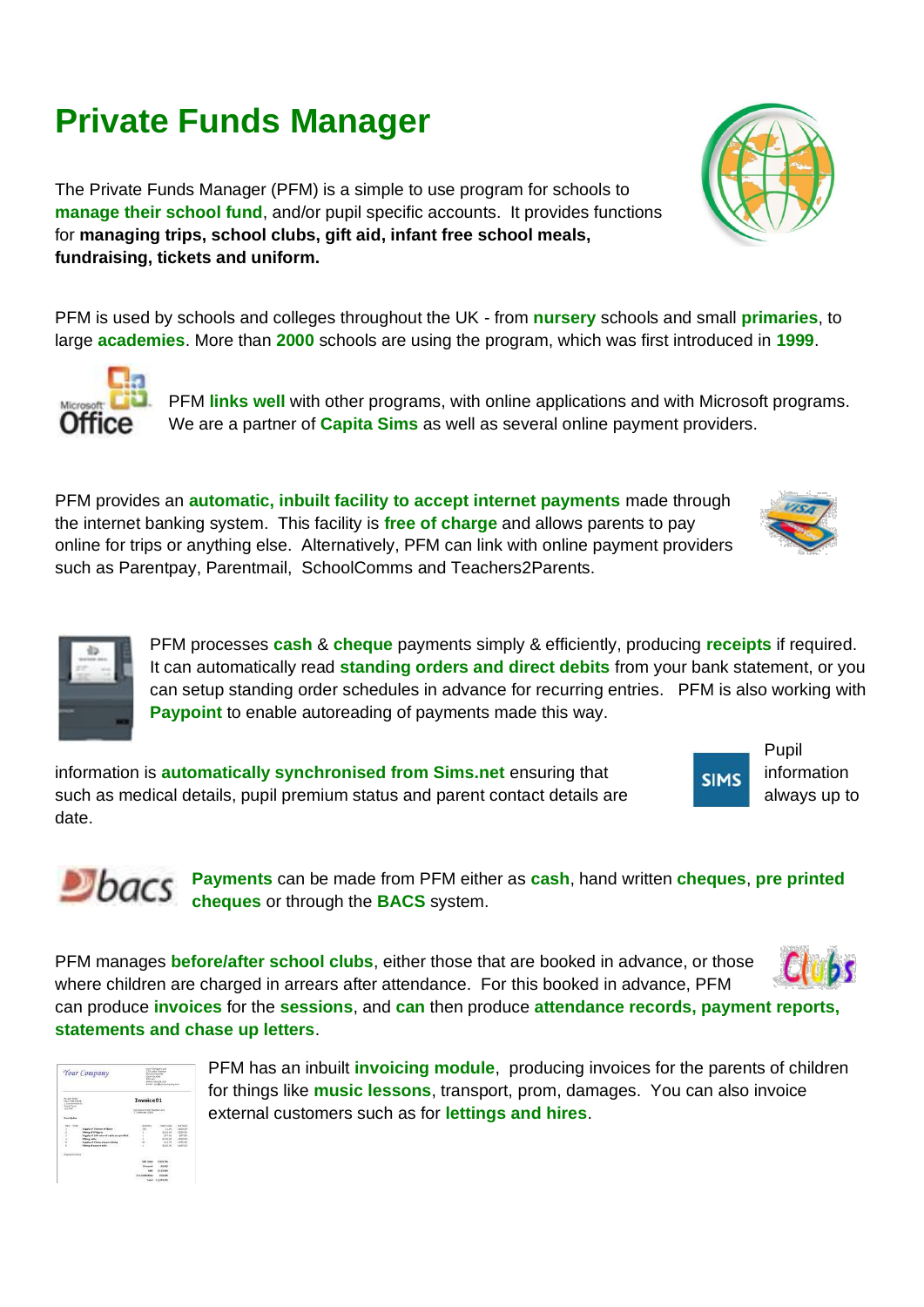PFM provides a **very wide range of reports**. These include standard **Financial reports** such as the Balance Sheet, Income & Expenditure, Audit Trail etc.; **Account Summaries**; **Trip reports** such as contact lists, medical lists, payment reports, debtors etc.; and **Pupil reports** such as payment cards, amounts owing, amounts paid etc.

> Send **emails and letters automatically** to parents of pupils on trips or linked to accounts. These can be information, debtor chase up, consent form chase up or anything else required.

**Send trip lists** - eg parental contacts, key medical information etc., to **teachers teachers smartphone** so that paper lists are unnecessary when on visits.

> Record **gift aidable donations**, **Bucket Collections** and other **fundraising** income and produce reports for HMRC for reclaiming, including automatic creation of the **R68GAD spreadsheet**.

**Commission reports** automatically, including the summary and **CHARITY** detailed reports.

Manage the new Universal Infant Free **School Meals** School Meals provision, recording actual take up, cost to school, value to school, grants received & amounts owing.

**COMMISSION** 

Manage **Pupil Premium** expenditure at overall, account and pupil level. Look up expendi trip, by cost centre or see what has been spent on an individual pupil and what is left.

> PFM **Academy** adds **VAT** processing, an automatic link to post transactions to **Corera** and a range of **additional reports** to allow posting of summary figures from PFM into Academy accounts.

Setup **nursery** sessions with either **session** or **hourly** charges, and book pupils onto **calendar**. Generate session summaries and invoices. Record attendance and generate payment reports and chase up letters.

> PFM costs just **£195** for **primary** schools plus **£4** pe**96** for the annual licence and for **support** and upgrades. **£395** for **secondary** schools plus **£144 pe**r annum licence. PFM Academy provides VAT processing and academy financial integration reports, and costs £425 for secondary / £295 for primary academies.

**Online** set up assistance and **training** is **free of charge** for the first term, and can then be purchased either as individual sessions or as a whole term or whole year package. Onsite training, setup and assistance can be purchased at an additional charge.

> **Istek UK Ltd, 3 St Ursula's Close, Salisbury, Wiltshire SP1 3FY T: 01722 413255 E: info@istekuk.com W: [www.istekuk.com](http://www.istekuk.com/)**



**RICING** 





Produce **Charity** 

Pupil Premium





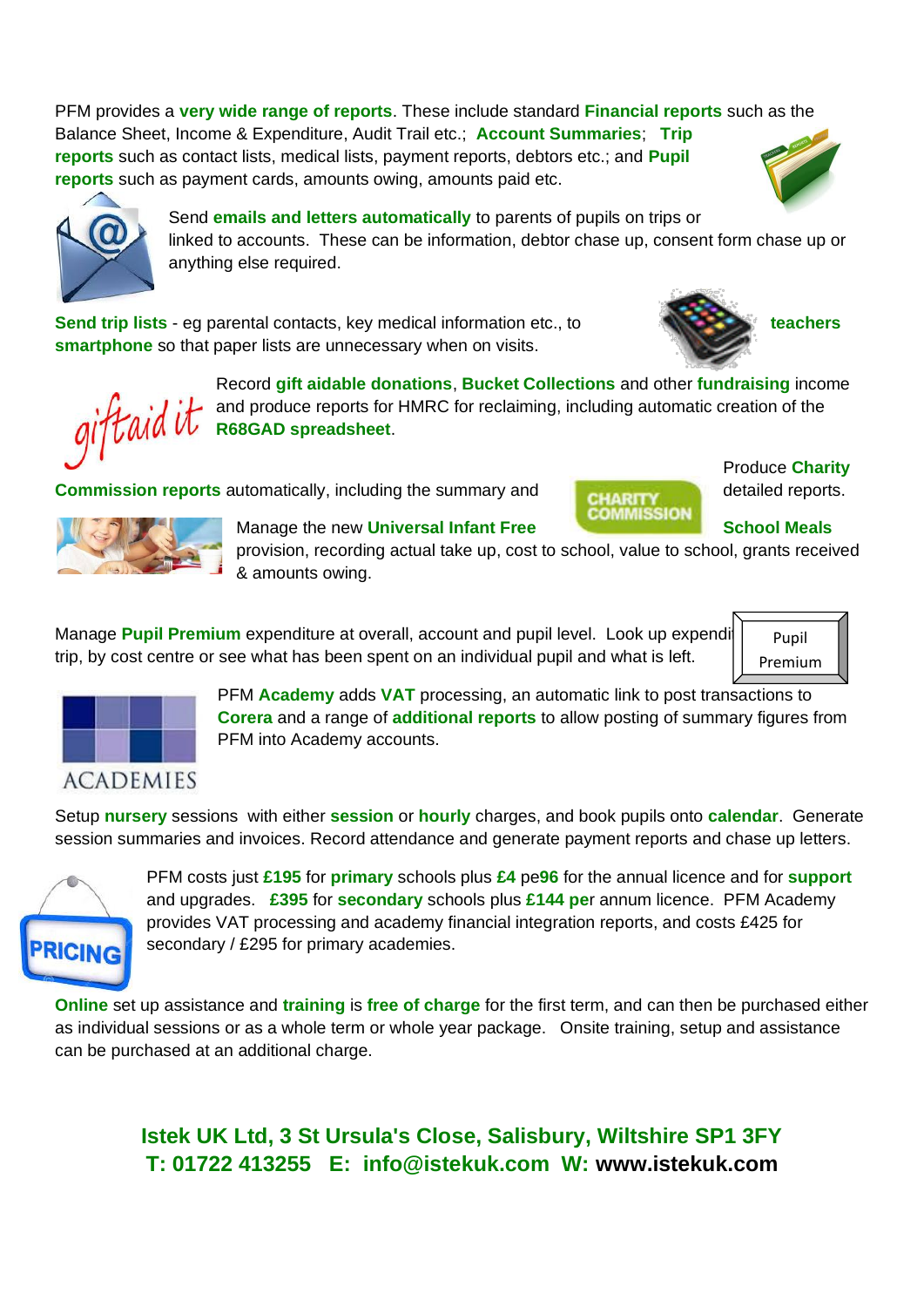#### **Converting from an existing school fund system**

If you are currently using a different system for your school fund, then it's really easy to convert across to PFM. You just need a list of accounts from your existing system, any closing balances you want to bring forward and a closing bank balance. **This might be another school fund program or from spreadsheets/ledgers.**

We provide a **free of charge online setup session** that runs through this, and **takes less than an hour to complete**.

- 1. Install PFM on your server the CD autoruns and only takes about a minute to install
- 2. Enter the school name on the registration screen
- 3. Set up the link with your pupil records system provide a valid Sims.net username and password and the student information is automatically synchronised in.
- 4. Setup your bank accounts- provide a 3 character code, an account name, sort code and account number for each.
- 5. Setup your various trips, clubs and other accounts we call these Short Codes. Each has a code of up to 10 characters eg IOW16 , and a full name such as Isle of Wight Residential March 2016.
- 6. If the account is a 'student' account where pupils will pay in, select the students who are going/ who are part of this account
- 7. Enter opening balances as taken from your existing system. *This probably cannot be done until the start of September when closing balances will be available from your existing system.*
- 8. You might want to enter individual balances for some ongoing accounts or just have one overall opening balance for the new year. Eg

| Uniform           | £250 OR | Reserves £2100 |  |
|-------------------|---------|----------------|--|
| IOW16             | £450    |                |  |
| Breakfast £150    |         |                |  |
| Unallocated £1250 |         |                |  |
| Total             | £2100   |                |  |

9. Enter any Unpresented item – hopefully there won't be too many with a September start date.

10. That's it - you are ready to start processing the new year.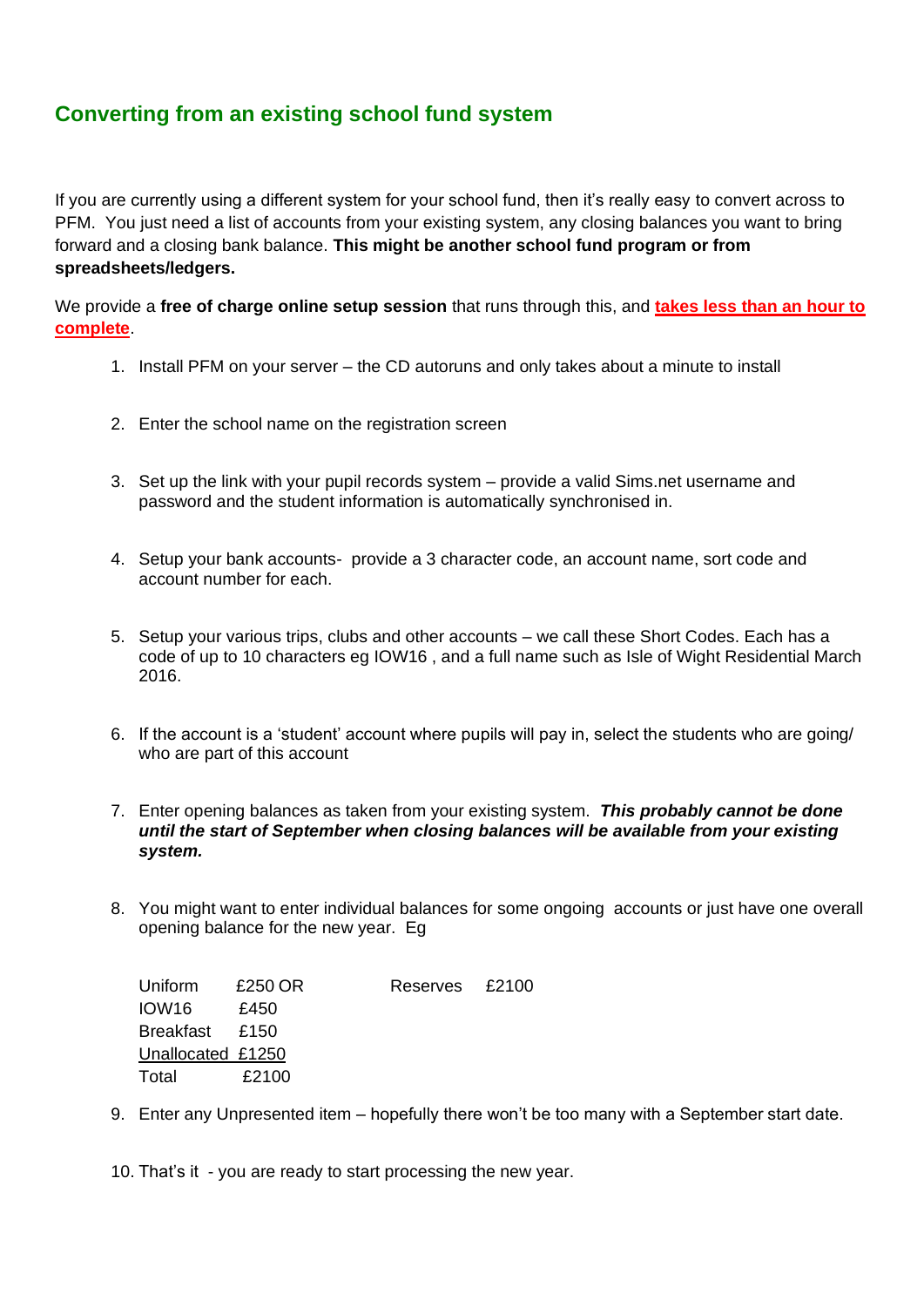## **Some Sample Reports** - FINANCIAL REPORTS Income & expenditure

|               |                                                                  |           |            |             | Date 04/06/2013 |
|---------------|------------------------------------------------------------------|-----------|------------|-------------|-----------------|
|               | <b>Online Payments - Private Fund</b>                            |           |            |             |                 |
|               |                                                                  |           |            |             |                 |
|               | Income and Expenditure Report for Period to 04/06/2013 Inclusive |           |            |             |                 |
|               |                                                                  |           |            |             |                 |
|               |                                                                  | Opening   | Income     | Expenditure | Closing         |
| 2011TRBBCTRI  | Yr13 BBC Trip 3 Dec 2011                                         | £0.00     | £50.50     | £47.80      | £2.70           |
| 2011TRBUTSE   | Yr7 Butser Farm Trip                                             | £0.00     | £4,123.55  | £3,396.60   | £726.95         |
| 2011TRCHEMI   | Yr12/13 Chemistry in Action<br>8/12/11                           | £0.00     | £1,571.25  | £1,271.00   | £300.25         |
| 2011TRCREATI  | Closed, Yr 12/13 CREATIVE<br>PROCESS 11                          | £0.00     | £607.35    | £607.35     | £0.00           |
| 2011TRNATGA   | National & Portrait Gallery                                      | £0.00     | £331.00    | £350.00     | $-£19.00$       |
| 2011TRSCIENC  | Yr 9 Science in Action<br>18/11/11                               | £0.00     | £1.482.25  | £1,250.00   | £232.25         |
| 2012DARTOB    | Dartmoor Outward Bound<br>Course                                 | £0.00     | £0.00      | £0.00       | £0.00           |
| 2012GAMES     | Yr 10 & 11 Offsite Games                                         | £0.00     | £9,970.00  | £0.00       | £9,970.00       |
| 2012GEOGFIE   | Year 12 Geography Field Work<br>2012                             | £0.00     | £484.00    | £0.00       | £484.00         |
| 2012HARVARD   | Yr12/13 Harvard MUN January<br>2012                              | £9,000.00 | £31,843.00 | £35,964.43  | £4,878.57       |
| 2012HOODIES   | 2012 Hoodies                                                     | £0.00     | £115.00    | £0.00       | £115.00         |
| 2012LAKE GAR  | Rugby Tour Italy April 2012                                      | £4,820.00 | £15,500.00 | £0.00       | £20,320.00      |
| 2012RUGBYSP   | Lake Garda Rugby<br>Sponsorship for kit                          | £0.00     | £4,234.00  | £2,157.60   | £2,076.40       |
| 2012SATIEBAD  | Sales of Ties and Badges                                         | £0.00     | £186.35    | £0.00       | £186.35         |
| 2012TATE      | 2012 Tate Modern Trip                                            | £0.00     | £0.00      | £0.00       | £0.00           |
| 2012TRF1CITY. | Yr13 F1 in Schools City                                          | £0.00     | £135.00    | £132.00     | £3.00           |
|               | University                                                       |           |            |             |                 |
| 2012TRFUTUR   | Yr9 Paris/Futuroscope June<br>2012                               | £0.00     | £5,181.75  | £2,000.00   | £3,181.75       |
| 2012TRGERMA   | Yr8/9 Germany June 2012                                          | £0.00     | £5,600.00  | £2,000.00   | £3,600.00       |
| 2012TRPARLIA  | Houses of Parliament 22 Feb<br>2012                              | £0.00     | £220.00    | £0.00       | £220.00         |
| <del></del>   |                                                                  | ەم دە     | 10.2500    | 10000       | $-1.000$        |

# Summary Balance Sheet -

| <b>Online Payments - Private Fund</b>                                       |                                    |             | Date 04/06/2013 |
|-----------------------------------------------------------------------------|------------------------------------|-------------|-----------------|
| Summary Balance Sheet for the Period to 04/06/2013 Inclusive                |                                    |             |                 |
| Excess of Income over Expenditure<br>Opening Balances<br>Movement in Period | £0.00<br>£122,663.66<br>£40,219.42 |             |                 |
| Closing Balance                                                             | £162,883.08                        |             |                 |
| Represented By                                                              |                                    |             |                 |
| Cash                                                                        |                                    | £0.00       |                 |
| FEX - Foreign exchange                                                      |                                    | £1,211.82   |                 |
| NAT - Nat West                                                              |                                    | £142,949.12 |                 |
| OP - Online Payments                                                        |                                    | £0.00       |                 |
| PC - Petty Cash                                                             |                                    | £318.56     |                 |
| RES - Reserve a/c                                                           |                                    | £18,403.58  |                 |
|                                                                             | £162,883.08                        | £162,883.08 |                 |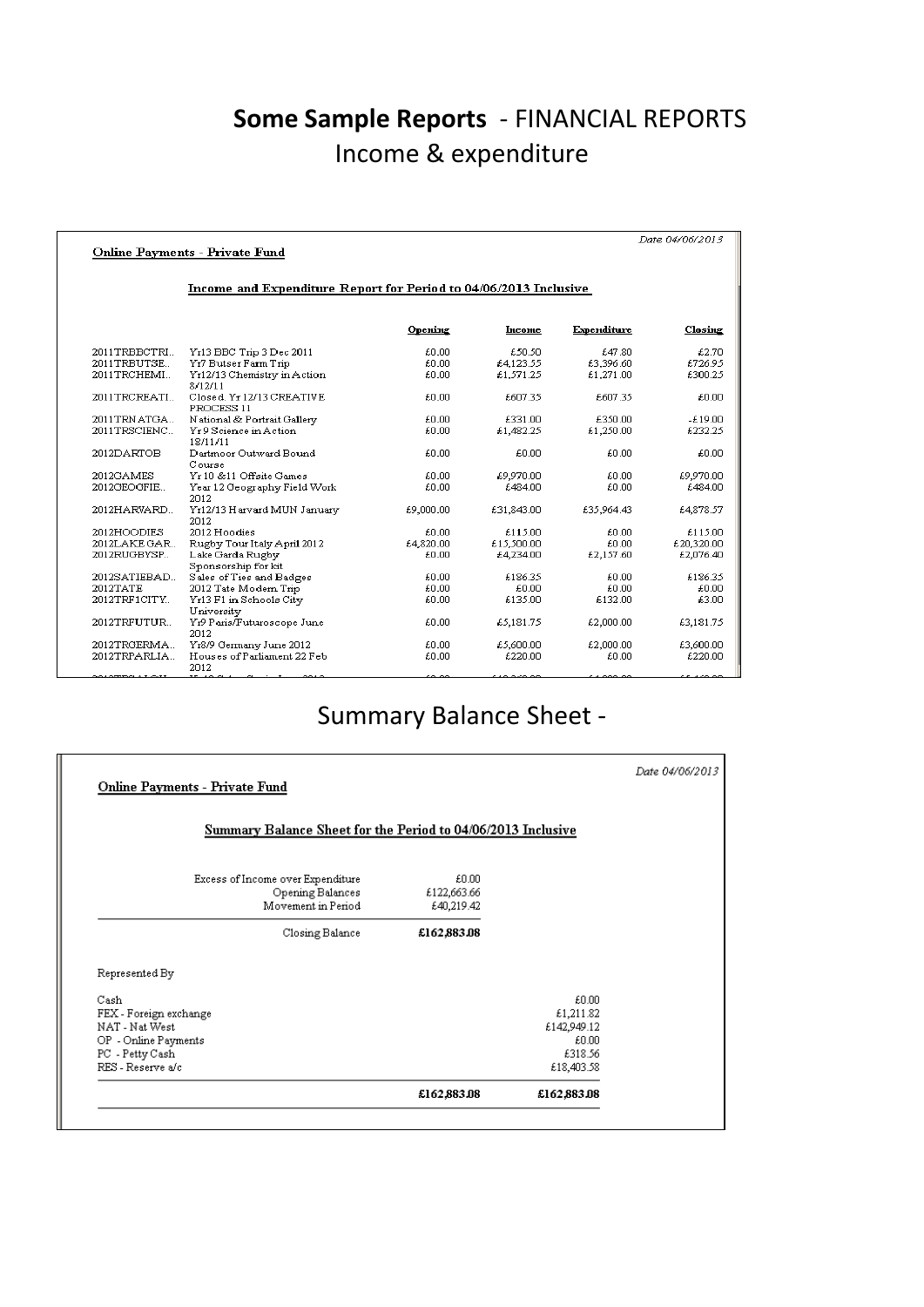## Audit Trail

| <b>G. Audit Trail</b> |            |                                                                          |                                                                      |                                                                      |
|-----------------------|------------|--------------------------------------------------------------------------|----------------------------------------------------------------------|----------------------------------------------------------------------|
|                       |            | <b>Online Payments - Private Fund</b><br>Registered Charity No. 16656336 |                                                                      | Date 04/06/                                                          |
|                       |            |                                                                          | <b>Audit Trail for the Period</b><br>01/09/11 to 04/06/13 inclusive. |                                                                      |
| No.                   | A/C        | <b>Short Code</b>                                                        | Amount                                                               | Date Notes                                                           |
| 5864                  | <b>NAT</b> | 2012GAMES                                                                | £40.00                                                               | 08/09/11 Cheque 100030 from Hage George [9DV]                        |
| 5865                  | NAT        | 2012GAMES                                                                | £40.00                                                               | 08/09/11 Cheque 500910 from Coward Samuel [9CA]                      |
| 5866                  | <b>NAT</b> | 2012GAMES                                                                | £40.00                                                               | 08/09/11 Cheque 102782 from Corbyn William [10TS]Mr J<br>Corbyn      |
| 5867                  | <b>NAT</b> | 2012GAMES                                                                | £40.00                                                               | 08/09/11 Cash from Britto Patrick [10SF]Cash                         |
| 5868                  | NAT        | 2012GAMES                                                                | £40.00                                                               | 08/09/11 Cheque 200786 from Derbyshire Robert [10LH]                 |
| 5869                  | NAT        | 2012GAMES                                                                | £40.00                                                               | 08/09/11 Cheque 102338 from Hunter Sebastian [10LH]K<br>P W Hunter   |
| 5870                  | <b>NAT</b> | 2012GAMES                                                                | £40.00                                                               | 08/09/11 Cheque 000662 from Gandhi Roshan [10PH]Mr S<br>Gandhi       |
| 5871                  | NAT        | 2012GAMES                                                                | £40.00                                                               | 08/09/11 Cheque 022011 from Galligan Henry [10SF]Mr T<br>P Galligan  |
| 5872                  | <b>NAT</b> | 2012GAMES                                                                | £40.00                                                               | 08/09/11 Cheque 200473 from Brown Dominic [11MY]Mr &<br>Mrs ME Brown |
|                       |            |                                                                          |                                                                      |                                                                      |

## Account Balances

| R. Account Balances                                                      |                                         |                        |  |  |  |
|--------------------------------------------------------------------------|-----------------------------------------|------------------------|--|--|--|
| <b>Online Payments - Private Fund</b><br>Registered Charity No. 16656336 |                                         | Date 04/0              |  |  |  |
|                                                                          | Account Balances to 04/06/13 Inclusive. |                        |  |  |  |
| <b>Short Code</b>                                                        | <b>Full Description</b>                 | <b>Current Balance</b> |  |  |  |
| 2011TRBBCTRIP                                                            | Yr13 BBC Trip 3 Dec 2011                | £2.70                  |  |  |  |
| 2011TRBUTSER                                                             | Yr7 Butser Farm Trip                    | £726.95                |  |  |  |
| 2011TRCHEMINAC.                                                          | Yr12/13 Chemistry in Action 8/12/11     | £300.25                |  |  |  |
| 2011TRCREATIVE                                                           | Closed, Yr 12/13 CREATIVE PROCESS 11    | £0.00                  |  |  |  |
| 2011TRNATGAL                                                             | National & Portrait Gallery             | $-£19.00$              |  |  |  |
| 2011TRSCIENCEIN                                                          | Yr 9 Science in Action 18/11/11         | £232.25                |  |  |  |
| 2012DARTOB                                                               | Dartmoor Outward Bound Course           | £0.00                  |  |  |  |
| 2012GAMES                                                                | Yr 10 & 11 Offsite Games                | £9,970.00              |  |  |  |
| 2012GEOGFIELD                                                            | Year 12 Geography Field Work 2012       | £484.00                |  |  |  |
| 2012HARVARDMU                                                            | Yr12/13 Harvard MUN January 2012        | £4,878.57              |  |  |  |
| 2012HOODIES                                                              | 2012 Hoodies                            | £115.00                |  |  |  |
| 2012LAKE GARDA                                                           | Rugby Tour Italy April 2012             | £20,320.00             |  |  |  |
| 2012RUGBYSPON                                                            | Lake Garda Rugby Sponsorship for kit    | £2,076.40              |  |  |  |
| 2012SATIEBADGE                                                           | Sales of Ties and Badges                | £186.35                |  |  |  |
| 2012TATE                                                                 | 2012 Tate Modern Trip                   | £0.00                  |  |  |  |
| 2012TRF1CITYUNI                                                          | Yr13 F1 in Schools City University      | £3.00                  |  |  |  |
| 2012TRFUTUROSC.                                                          | Yr9 Paris/Futuroscope June 2012         | £3,181.75              |  |  |  |
| 2012TRGERMANY                                                            | Yr8/9 Germany June 2012                 | £3,600.00              |  |  |  |
| 2012TRPARLIAME                                                           | Houses of Parliament 22 Feb 2012        | £220.00                |  |  |  |
| 2012TRSALOU                                                              | Yr 10 Salou Spain June 2012             | £5,460.00              |  |  |  |
| 2012WORLD CHAL                                                           | World Challenge July 2012               | £790.57                |  |  |  |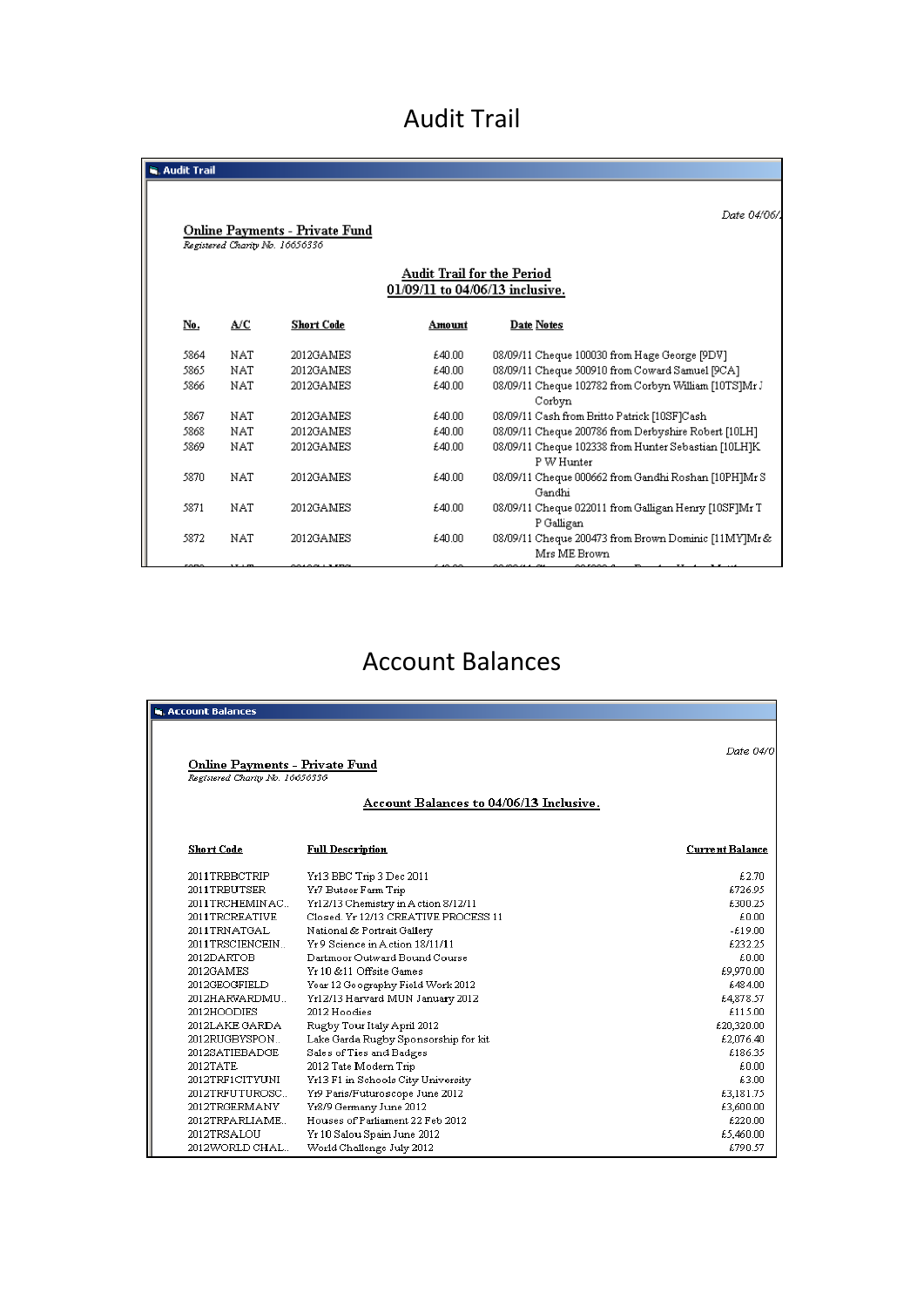## BANK REPORTS

# Balances report

| <b>B. Bank Account Balances</b>       | $\Box$                                                       |
|---------------------------------------|--------------------------------------------------------------|
|                                       |                                                              |
|                                       |                                                              |
|                                       | Date 04/06/2013                                              |
| <b>Online Payments - Private Fund</b> |                                                              |
|                                       |                                                              |
|                                       | Bank Account Balances for the Period to 04/06/2013 Inclusive |
|                                       |                                                              |
| Cash                                  | £0.00                                                        |
| NAT - Nat West                        | £142,949.12                                                  |
| PC - Petty Cash                       | £318.56                                                      |
| FEX - Foreign exchange                | £1,211.82                                                    |
| RES - Reserve a/c                     | £18,403.58                                                   |
| OP - Online Payments                  | £0.00                                                        |
|                                       | £162,883.08                                                  |

# Bank Rec report

|                                           |                                                                          |                 |                                  | Date 04/06/2013 |
|-------------------------------------------|--------------------------------------------------------------------------|-----------------|----------------------------------|-----------------|
|                                           | <b>Online Payments - Private Fund</b>                                    |                 |                                  |                 |
|                                           |                                                                          |                 |                                  |                 |
|                                           | <b>Transaction Reconciliation Listing for the Account NAT - Nat West</b> |                 |                                  |                 |
|                                           | Statement Ref 803.                                                       |                 |                                  |                 |
|                                           |                                                                          |                 |                                  |                 |
|                                           |                                                                          |                 | <b>Opening Balance</b>           | £133,426.86     |
| Date                                      | Description                                                              | <b>Receipts</b> | Payments                         |                 |
| <b>Reconciled Items</b>                   |                                                                          |                 |                                  |                 |
| 06 Oct 2011 ref 102517                    |                                                                          | £2.75           |                                  |                 |
| 11 Oct 2011 102428/9                      |                                                                          |                 | £2,005.00                        |                 |
| 11 Oct 2011 102465/6                      |                                                                          |                 | £1,025.00                        |                 |
| 11 Oct 2011 102465/6G                     |                                                                          | £1,025.00       |                                  |                 |
| 11 Oct 2011 102461/2G                     |                                                                          | £2,545.00       |                                  |                 |
|                                           |                                                                          | £3,572.75       | £3,030.00                        |                 |
|                                           |                                                                          |                 | <b>Statement Closing Balance</b> | £133,969.61     |
| <b>Hureconciled Items</b>                 |                                                                          |                 |                                  |                 |
| 11 Oct 2011 102461/2                      |                                                                          |                 | £2,545.00                        |                 |
|                                           | 11 Oct 2011 102465/6Correction                                           |                 | £90.00                           |                 |
|                                           | 11 Oct 2011 102465/6Gcorrection                                          | £90.00          |                                  |                 |
| 11 Oct 2011 102428/9G                     |                                                                          | £2,005.00       |                                  |                 |
| 12 Oct 2011 102485                        |                                                                          |                 | £3,230.00                        |                 |
| 12 Oct 2011 102460                        |                                                                          |                 | £775.00                          |                 |
| 12 Oct 2011 102446<br>12 Oct 2011 102446G |                                                                          | £120.00         | £120.00                          |                 |
| 12 Oct 2011 102460G                       |                                                                          | £775.00         |                                  |                 |
| 12 Oct 2011 102485                        |                                                                          | £1,525.00       |                                  |                 |
| 12 Oct 2011 102485G                       |                                                                          | £1,705.00       |                                  |                 |
|                                           | 18 Oct 2011 Refund cheque 011496 to Mrs. J. Gerald for                   |                 | £10.00                           |                 |
|                                           | <b>The Committee</b><br><b>CLATT</b>                                     |                 |                                  |                 |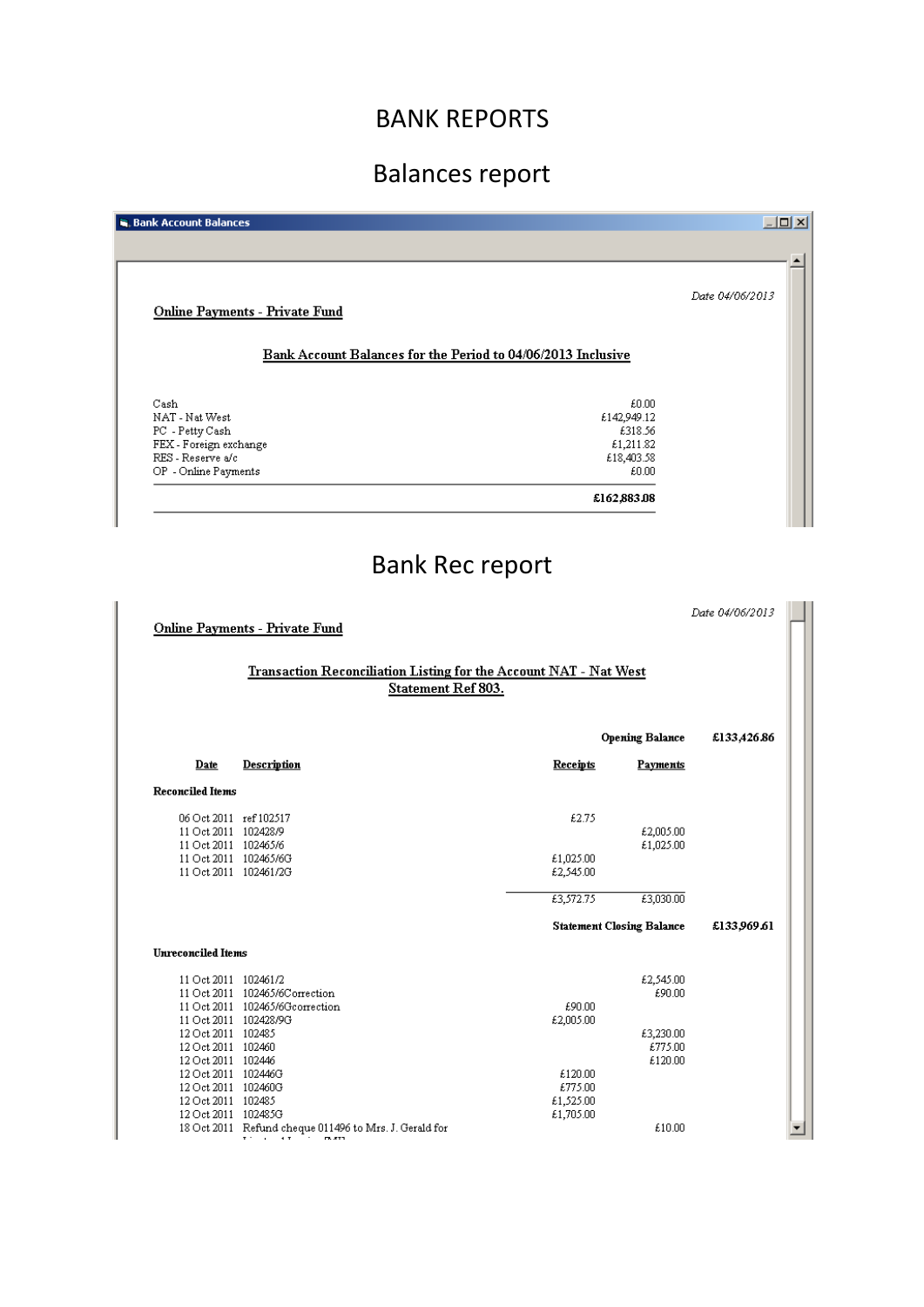## Unreconciled items report

|                     | <b>Online Payments - Private Fund</b>                                                                           |           |                        | Date 04/06/2013 |
|---------------------|-----------------------------------------------------------------------------------------------------------------|-----------|------------------------|-----------------|
|                     | <u><b>Unreconciled Transaction Listing for the Account NAT - Nat West</b></u>                                   |           |                        |                 |
|                     |                                                                                                                 |           | <b>Opening Balance</b> | £133.969.61     |
| Date                | Description                                                                                                     | Receipts  | Payments               |                 |
| 11/10/2011          | 102428/9G                                                                                                       | £2,005.00 |                        |                 |
| 11/10/2011 102461/2 |                                                                                                                 |           | £2,545.00              |                 |
|                     | 11/10/2011 102465/6Correction                                                                                   |           | £90.00                 |                 |
|                     | 11/10/2011 102465/6Gcorrection                                                                                  | £90.00    |                        |                 |
| 12/10/2011 102446   |                                                                                                                 |           | £120.00                |                 |
| 12/10/2011 102446G  |                                                                                                                 | £120.00   |                        |                 |
| 12/10/2011 102460   |                                                                                                                 |           | £775.00                |                 |
| 12/10/2011 102460G  |                                                                                                                 | £775.00   |                        |                 |
| 12/10/2011 102485   |                                                                                                                 | £1,525.00 |                        |                 |
| 12/10/2011 102485   |                                                                                                                 |           | £3,230.00              |                 |
| 12/10/2011 102485G  |                                                                                                                 | £1,705.00 |                        |                 |
|                     | 18/10/2011 Refund cheque 011496 to Mrs. J. Gerald for Linstead Jessica [MI]                                     |           | £10.00                 |                 |
| 02/11/2011          | Cheque 011504 Sundry 011504 Mr D Harris Jack                                                                    |           | £25.00                 |                 |
| 01/12/2011          | Cheque 011517 Sundry 011517 PR & Mrs S Li re: refund of entry<br>fee for Nicholas Li Yr 13                      |           | £12.55                 |                 |
| 01/12/2011          | Cheque 011518 Sundry 011518 Ms H Butterworth re: refund of<br>entry fee re: Harry Howard Yr 13                  |           | £18.45                 |                 |
| 06/12/2011          | Cheque 011504 Contra Payment Sundry 011504 Jack Harris 11SE<br>- returned this cheque since - no English re-sit | £25.00    |                        |                 |
| 06/12/2011          | Cheque BACS36A Sundry BACS36A The Training Partnership inv.<br>11-015775                                        |           | £459.00                |                 |

# SHORT CODE (NOMINAL) REPORTS - Account summary

| Summary Statement                     |                          |                                                                                                             |                |                                |                                                                                                                           |                             |
|---------------------------------------|--------------------------|-------------------------------------------------------------------------------------------------------------|----------------|--------------------------------|---------------------------------------------------------------------------------------------------------------------------|-----------------------------|
| <b>Online Payments - Private Fund</b> |                          |                                                                                                             |                |                                |                                                                                                                           | Date 04/06/2013             |
|                                       |                          | <b>Summary Statement Report for Yr13 BBC Trip 3 Dec 2011</b><br>to 04/06/2013 inc. Short Code 2011TRBBCTRIP |                |                                |                                                                                                                           |                             |
| Budget                                | £0.00                    | Money Spent<br>Money Collected<br>Opening Balance                                                           |                | £47.80<br>£50.50<br>£0.00      | Budget less Spent<br>Collected less Spent<br>Closing Balance                                                              | $-647.80$<br>£2.70<br>£2.70 |
| Receipts                              | Date                     | <b>Amount Details</b>                                                                                       |                |                                |                                                                                                                           |                             |
|                                       | 07/12/2011<br>13/12/2011 |                                                                                                             |                | RP Anderson for Ellis Anderson | -£1.00 PI S/C Transfers. Transfer to INSURANCE Ref: 4 @ 25p<br>£39.50 PI 102585/6/7. Cheque 100066 from Mrs J Anderson Mr |                             |
| <b>Unpresented Receipts</b>           | 22/03/2012               |                                                                                                             | £12.00 PI 555. |                                |                                                                                                                           |                             |
|                                       | Total                    | £50.50                                                                                                      |                |                                |                                                                                                                           |                             |
| Payments                              | 06/12/2011               |                                                                                                             |                |                                | £47.80 Sundry BACS36E Matthew Dean reimbursement of                                                                       |                             |
| <b>Unpresented Payments</b>           |                          |                                                                                                             |                | expenses: train & parking      |                                                                                                                           |                             |
|                                       | Total                    | £47.80                                                                                                      |                |                                |                                                                                                                           |                             |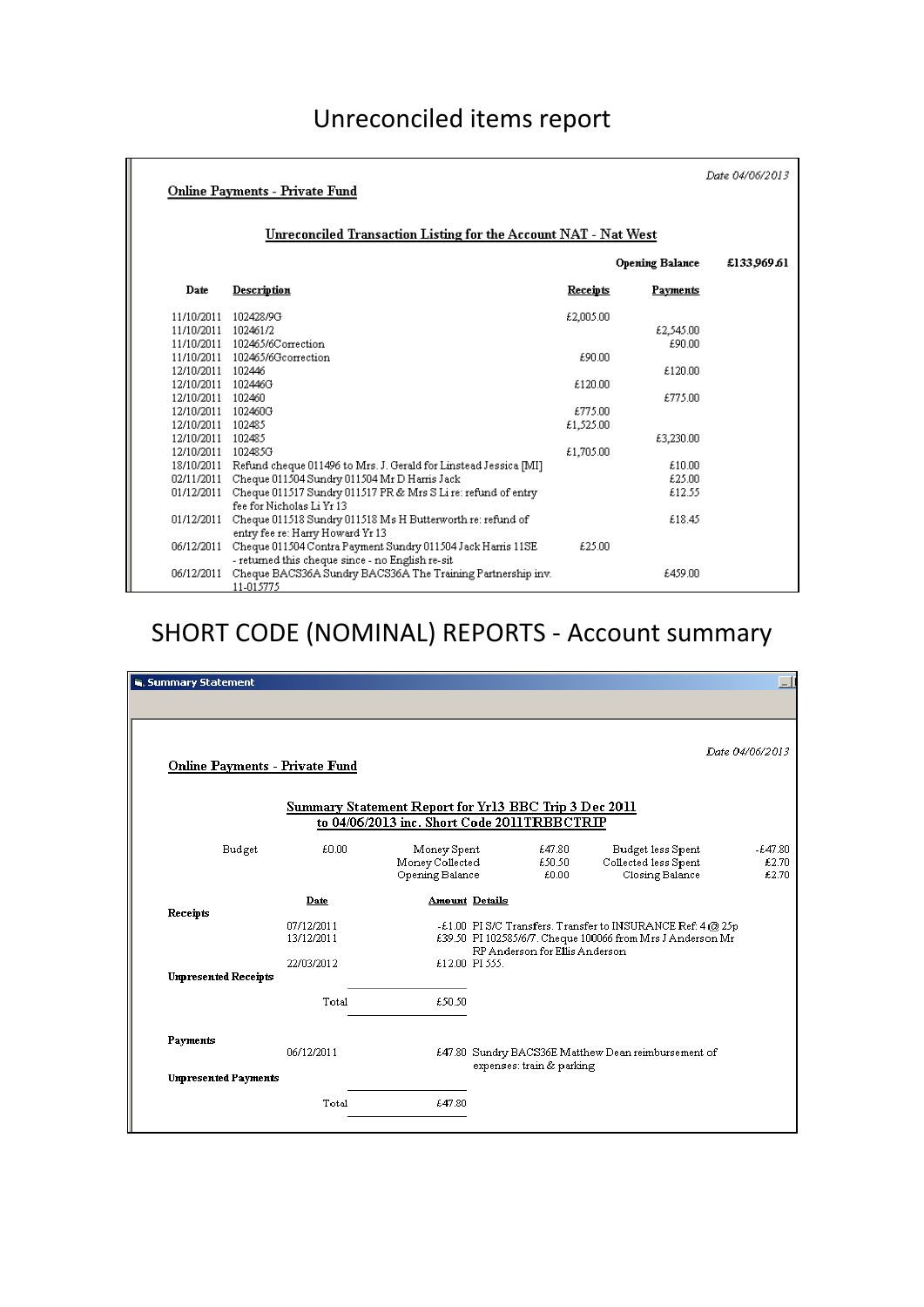## STUDENT REPORTS - Student Transactions

| <b>Online Payments - Private Fund</b> |        |      |                           | Full Transaction Listing for Abd Al Khaliq Mobine [11HR]<br>for the period 01/09/2011 to 04/06/2013. | Date 04/06/2013 |
|---------------------------------------|--------|------|---------------------------|------------------------------------------------------------------------------------------------------|-----------------|
| <b>DOE Duke of Edinburgh</b>          |        |      |                           |                                                                                                      |                 |
| Date                                  |        |      | Amount Trans No Payin Ref | Notes                                                                                                |                 |
| 22/09/2011                            | £14.50 | 6100 |                           | 102492/49. Cheque 000843 from Abd Al Khaliq<br>Mobine [10HY]Dr AM Khaliq                             |                 |
|                                       | £14.50 |      |                           |                                                                                                      | £14.50          |
| <b>EXAMS</b> Exams                    |        |      |                           |                                                                                                      |                 |
| Date                                  |        |      | Amount Trans No Payin Ref | <b>Notes</b>                                                                                         |                 |
| 14/10/2011                            | £22.50 | 7362 |                           | 102524/52. Cheque 000022 from Abd Al Khaliq                                                          |                 |
| 16/11/2011                            | £19.60 | 7893 | 102550/1/                 | Mobine [11HR]Mrs N Bibi<br>Cheque 000025 from Abd Al Khaliq                                          |                 |
| 22/11/2011                            | £50.00 | 8057 | 102564/5                  | Mobine [11HR]Mrs N Bibi<br>Cheque 000048 from Abd Al Khaliq<br>Mobine [11HR]Mrs N Bibi               |                 |
|                                       | £92.10 |      |                           |                                                                                                      | £92.10          |
| <b>GAMES Yr 10 Off-site Games</b>     |        |      |                           |                                                                                                      |                 |
| Date                                  |        |      | Amount Trans No Payin Ref | Notes                                                                                                |                 |

# Student - amounts owing

| Date 04/06/2013<br><b>Online Payments - Private Fund</b> |                             |              |             |              |            |  |
|----------------------------------------------------------|-----------------------------|--------------|-------------|--------------|------------|--|
| <b>Account Statement for Abd Al Khaliq Mobine [11HR]</b> |                             |              |             |              |            |  |
| Short Code                                               | Description                 | Contribution | Due to Date | Paid to Date | Amount Due |  |
|                                                          |                             |              |             |              |            |  |
|                                                          | Yr 10 & 11 Offsite Games    | £40.00       | £40.00      | £0.00        | £40.00     |  |
|                                                          | Duke of Edinburgh           | £13.50       | £13.50      | £14.50       | £0.00      |  |
|                                                          | Exams                       | £171.60      | £171.60     | £92.10       | £79.50     |  |
|                                                          | Yr 10 Off-site Games        | £0.00.       | £0.00       | £40.00       | £0.00      |  |
| 2012GAMES<br>DOE.<br><b>EXAMS</b><br>GAMES<br>TRRECULVER | Closed. Yr10 Reculver Geog. | £12.00       | £12.00      | £12.00       | £0.00      |  |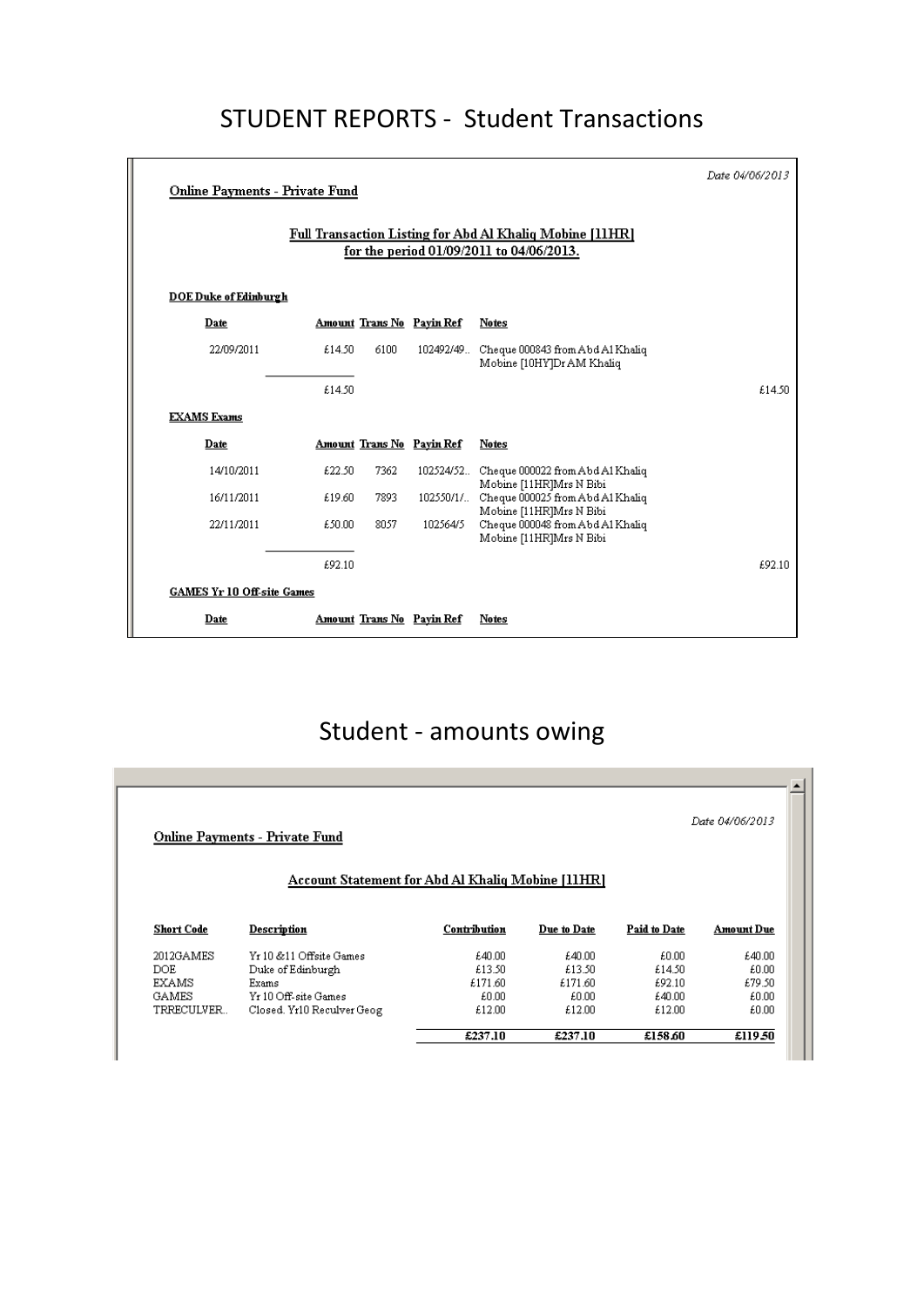### TRIP REPORTS

#### Contact List

| <b>Online Payments - Private Fund</b>                                               |                                          |                               |                                                      |                                                                                                                          | Date 04/06/201                                                           |
|-------------------------------------------------------------------------------------|------------------------------------------|-------------------------------|------------------------------------------------------|--------------------------------------------------------------------------------------------------------------------------|--------------------------------------------------------------------------|
|                                                                                     |                                          | Short Code 2012TRSALOU        |                                                      | Contact List for Yr 10 Salou Spain June 2012                                                                             |                                                                          |
| Date of Trip: Saturday 23 June 2012<br>Person(s) Responsible : Zaccarini Carlos.    |                                          |                               |                                                      | Details : 40 students are attending. 39 students attending. James Easter withdrawn but £60 deposit retained.             |                                                                          |
| Name                                                                                |                                          | Class Year Permission M/F DOB |                                                      | Tel No.                                                                                                                  | Notes                                                                    |
| Amos Jordan<br>Bramley-Harker Matt<br>Brown Joel<br>Clarkson Luke-<br>Coward Samuel | 10CA 10<br>10CA 10<br>10CA 10<br>10CA 10 | м<br>м<br>м<br>м              | 13/07/1997<br>24/09/1996<br>10/06/1997<br>20/08/1997 | 01622 862313 / 07807 686738<br>01622 747948 / 07933 527195<br>01732 882992 / 07539 223011<br>01622 757446 / 07944 569527 | Asthma                                                                   |
| Davis George                                                                        | 10CA 10<br>10ZC 10                       | м<br>М                        | 01/10/1996<br>11/06/1997                             | 01622 630369 / 07934 478862<br>01622 693341 / 07739 024210                                                               | Asthma Severs<br>Disease in right heel                                   |
| Dibble Timothy                                                                      | 10GD 10<br>10RH 10                       | M<br>M                        | 12/03/1997<br>14/08/1997                             | 01732 762812 / 07885 951895<br>01732 220870 / 07789 138557                                                               | Perferation of the<br>right ear drum                                     |
| Dighton Harry<br>Easter James<br>Epps Jack<br>Glenie Jamie                          | 10GD 10<br>10CA 10<br>10CA 10            | м<br>м<br>м                   | 23/12/1996<br>10/12/1996                             | 01622 859901 / 07854 100006<br>01/11/1996 01732 840276 / 07936 080865<br>01580 893021 / 07970 713957                     | Mild asthma<br>Asthma<br>Supravalvar aortic<br>stenosis repaired<br>2001 |
| Godfrey Thomas<br>Grimwood John                                                     | 10CA 10<br>10AN 10                       | M<br>м                        | 03/03/1997<br>23/03/1997                             | 01622 679679 / 07841 534370<br>01622 751664 / 07976 717135                                                               | Asthma - mild<br>Allergy fish                                            |

# Medical Report

| <b>Online Payments - Private Fund</b>                                         |                  |                                                                                                             | Date 04/06/2013 |  |  |
|-------------------------------------------------------------------------------|------------------|-------------------------------------------------------------------------------------------------------------|-----------------|--|--|
| Registered Charity No. 16656336                                               |                  |                                                                                                             |                 |  |  |
| Medical Report for Yr 10 Salou Spain June 2012.<br>Short Code 2012TRSALOU.    |                  |                                                                                                             |                 |  |  |
| Date of Trip: Saturday 23 June 2012<br>Person(s)Responsible: Zaccarini Carlos |                  | Details: 40 students are attending. 39 students attending. James Easter withdrawn but £60 deposit retained. |                 |  |  |
| Name                                                                          | Class            | <b>Medical Conditions</b><br><b>Medical Notes</b>                                                           |                 |  |  |
| Amos Jordan                                                                   | 10CA             |                                                                                                             |                 |  |  |
| Bramley-Harker Matthew                                                        | 10CA             | Asthma                                                                                                      |                 |  |  |
| Brown Joel                                                                    | 10CA             |                                                                                                             |                 |  |  |
| Clarkson Luke                                                                 | 10 <sub>CA</sub> |                                                                                                             |                 |  |  |
| Coward Samuel                                                                 | 10CA             |                                                                                                             |                 |  |  |
| Davis George                                                                  | 10ZC             | Asthma. Severs Disease in right<br>heel                                                                     |                 |  |  |
| Dibble Timothy                                                                | 10G <sub>D</sub> | Perferation of the right ear drum                                                                           |                 |  |  |
| Dighton Harry                                                                 | 10RH             |                                                                                                             |                 |  |  |
| Easter James                                                                  | 10GD             | Mild asthma                                                                                                 |                 |  |  |
| Epps Jack                                                                     | 10CA             | Asthma                                                                                                      |                 |  |  |
| Glenie Jamie                                                                  | 10CA             | Supravalvar aortic stenosis repaired<br>2001                                                                |                 |  |  |
| Godfrey Thomas                                                                | 10CA             | Asthma - mild                                                                                               |                 |  |  |
| Grimwood John                                                                 | 10AN             | Allergy fish                                                                                                |                 |  |  |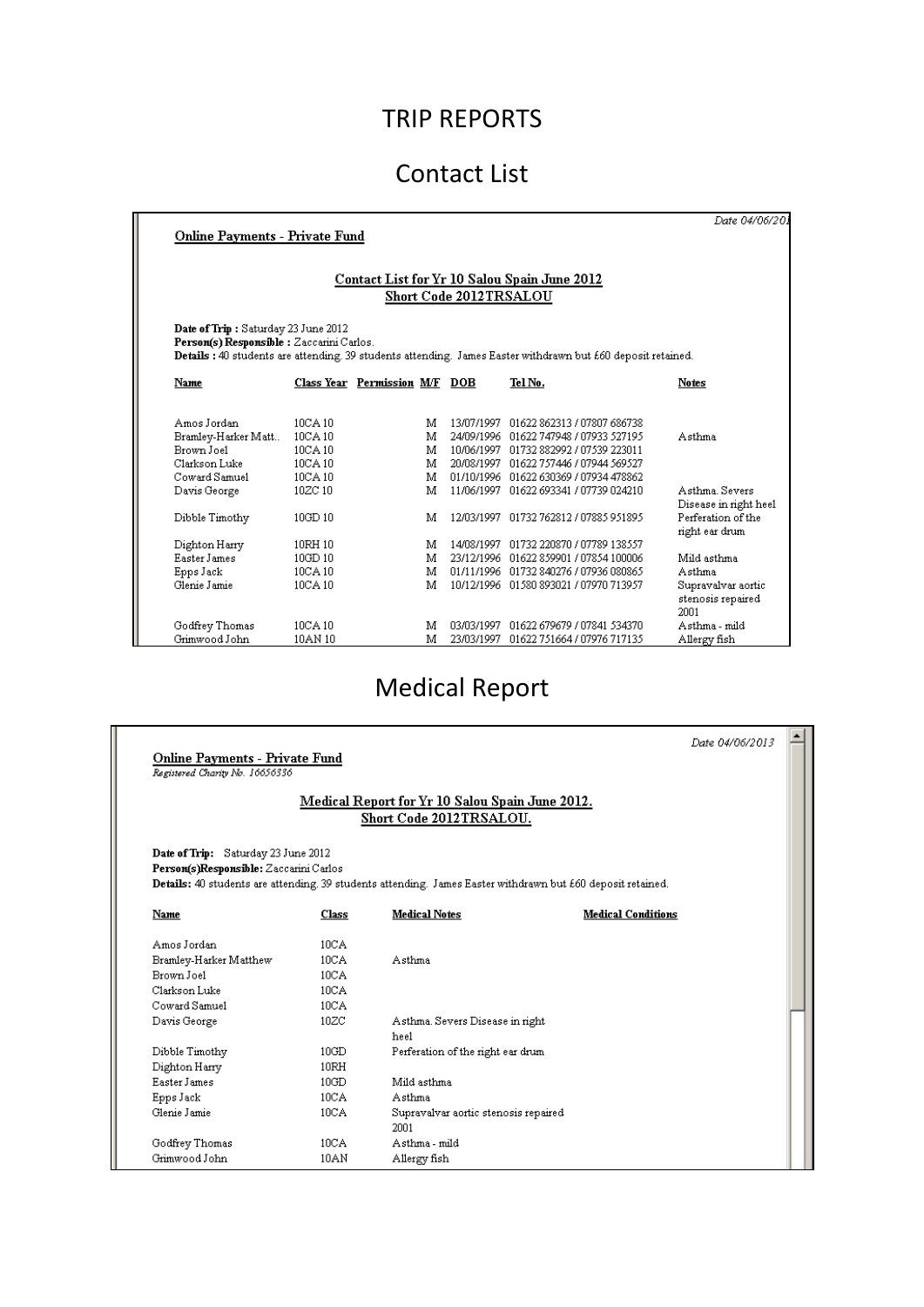#### Pupil / Parent Address Labels

 $\mathrm{Dr}$  and  $\mathrm{Mrs}$  Dibble 1 Yaldham Cottages Kemsing Road Wrotham Sevenoaks Kent TN156NN

Mr and Mrs Bramley-Harker Martins Farm House Heath Road Boughton Monchelsea Maidstone Kent ME17 4JD

Mr and Mrs Clarkson 7 Holtye Crescent Maidstone Kent ME157DB

 $\rm{Mr}$  and  $\rm{Mrs}$   $\rm{Amos}$ 18 Bournewood Close Downswood Maidstone Kent ME15 8TJ

Mr and Mrs Brown West View 125 Maidstone Road Borough Green Sevenoaks Kent TN158HE

Mr and Mrs Coward 26 Shepherds Gate Drive Weavering Maidstone  $\operatorname{Kent}$ **ME14 5UU** 

#### Payments received / owing

**Online Payments - Private Fund** Registered Charity No. 16656336

Date 04/06/2013

#### Payments Received for 2012TRSALOU.  $\underline{\mathrm{Yr}}$  10 Salou Spain June 2012

Date of Trip: Saturday 23 June 2012 Person(s)Responsible: Zaccarini Carlos

Details: 40 students are attending. 39 students attending. James Easter withdrawn but £60 deposit retained.

| Name                | Class            | Year | Amt Due | Amt Paid | Amt Owing | Permission |
|---------------------|------------------|------|---------|----------|-----------|------------|
| Amos Jordan         | 10CA             | 10   | £750.00 | £300.00  | £450.00   |            |
| Bramley-Harker Matt | 10 <sub>CA</sub> | 10   | £750.00 | £300.00  | £450.00   |            |
| Brown Joel          | 10CA             | 10   | £750.00 | £300.00  | £450.00   |            |
| Clarkson Luke       | 10CA             | 10   | £750.00 | £300.00  | £450.00   |            |
| Coward Samuel       | 10 <sub>CA</sub> | 10   | £750.00 | £300.00  | £450.00   |            |
| Davis George        | 10ZC             | 10   | £750.00 | £300.00  | £450.00   |            |
| Dibble Timothy      | 10GD             | 10   | £750.00 | £300.00  | £450.00   |            |
| Dighton Harry       | 10RH             | 10   | £750.00 | £200.00  | £550.00   |            |
| Easter James        | 10GD             | 10   | £750.00 | £60.00   | £690.00   |            |
| Epps Jack           | 10CA             | 10   | £750.00 | £300.00  | £450.00   |            |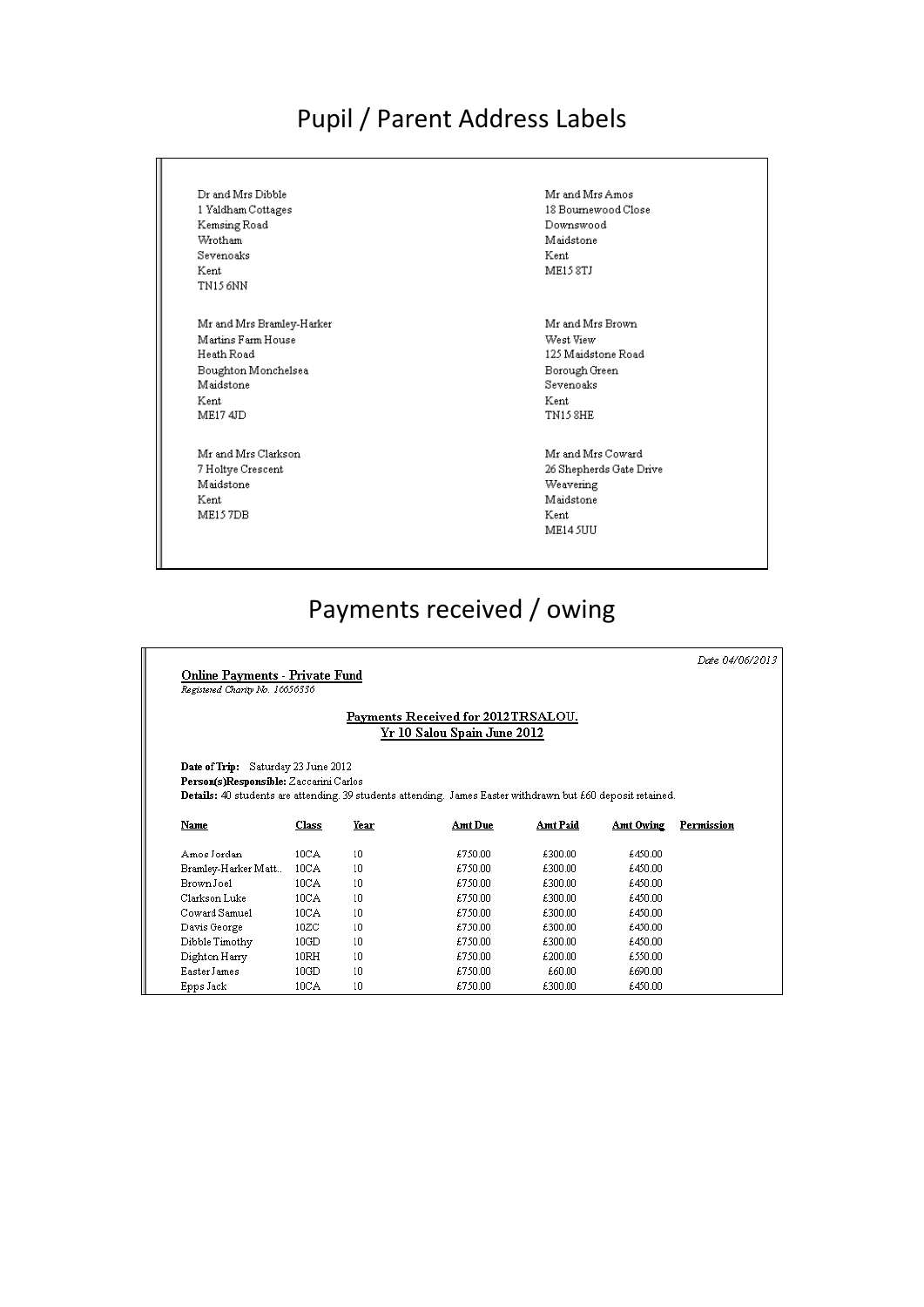## Letters / Emails

| b                     | E Mail Message                                                                                                                                                                                                                                                                     | $\mathsf{x}$                      |
|-----------------------|------------------------------------------------------------------------------------------------------------------------------------------------------------------------------------------------------------------------------------------------------------------------------------|-----------------------------------|
|                       | Header - It won't appear on the E Mail but will appear on the letter                                                                                                                                                                                                               | Type Overtype or Select           |
| #Parent Name#         | #Address1#<br>$\wedge$<br>#Address2#                                                                                                                                                                                                                                               | $\blacksquare$                    |
| #Address#             | #Address3#<br>#Address4#<br>#Address5#                                                                                                                                                                                                                                             | Save Layout As                    |
| #Student Forename#    | #PostCode#                                                                                                                                                                                                                                                                         | Only send to those who owe        |
| #Student Surname#     | Subject                                                                                                                                                                                                                                                                            | £                                 |
| #Year#                | AS Geography Fieldwork Days<br>$\sim$<br>Message                                                                                                                                                                                                                                   | or more.                          |
| #Class#               | Dear #Parent Name#                                                                                                                                                                                                                                                                 | г<br>Permission Slip              |
| #He She#<br>#he she#  | Just an update on the fieldwork visit to Gressingham Mud Flats on 16th March 2016, following the extensive rain we have had for<br>the past couple of weeks.<br>It will be essential that #Student Forename# has knee length wellington boots, full waterproofs, a hat and gloves. |                                   |
|                       |                                                                                                                                                                                                                                                                                    |                                   |
| #Contribution#        | Please could I also remind anyone who has not yet paid, that the £15 contribution is due by the Fri 21st.<br>Any queries, please do let me know.                                                                                                                                   | This will create                  |
| #Paid to Date#        | Mr Steel                                                                                                                                                                                                                                                                           | 42 E Mails<br>No Letters          |
| #Amount Outstanding#  | Footer - It won't appear on the E Mail but will appear on the letter<br>$\mathcal{N}_\mathrm{b}$ .                                                                                                                                                                                 | $\nabla$ Show each email in turn. |
| #Direct Payment Code# |                                                                                                                                                                                                                                                                                    | $\Box$ All as Letters             |
| #Student Code#        |                                                                                                                                                                                                                                                                                    |                                   |
|                       | Attachment - Attached to the E Mail only                                                                                                                                                                                                                                           | Create                            |
|                       | Browse                                                                                                                                                                                                                                                                             | Close                             |